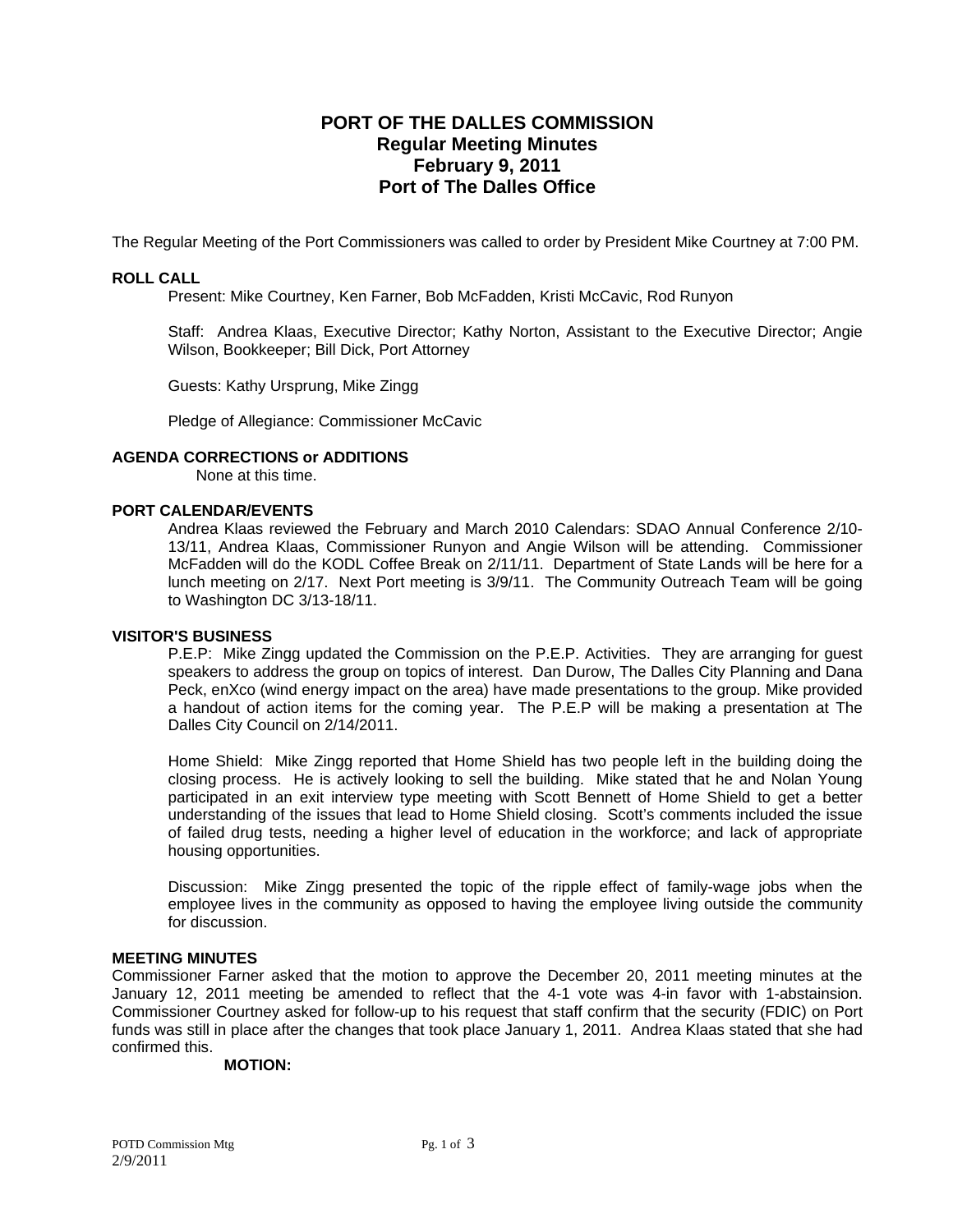#### **Commissioner McFadden made a motion to approve the minutes of the January 12, 2011 meeting as amended. Second by Commissioner McCavic. Motion passed unanimously.**

#### **FINANCIALS**

Andrea Klaas and Angie Wilson reviewed the January, 2011 financials. Columbia State Bank annual percentage rate .50%. State Treasury rate .50%. Check #2206 to Farm Credit Services for \$4,500.00 was applied to personal service/professional consultant for the appraisal of the Cargill property. Mid-Columbia Producers reimbursed us \$2,250.00 that was also applied to personal services. Check #20699 to SDAO for \$10,067.00 was for liability insurance. General Fund – Prior year property tax collections are at \$9,423.00; budgeted \$10,000.00. General Fund – Insurance \$11,680.00; budgeted \$8,000.00. Further discussion on financials reporting format.

#### **STAFF REPORT**

- *1.Monthly Highlights* Andrea Klaas: LUDO Update Updated the Commission on the public meeting about the Ordinance that was held on February 8, 2011. Andrea attended the meeting and submitted the questions the Commission had given her previously; Community Outreach Team - The COT will be going to Washington DC the week of March 13-18. Andrea stated the agenda will discussion of projects for funding, projects needing political support, projects in process and projects completed. Andrea will send a list of the specific projects to the Commission; Mayor's Summit – Commissioner McFadden and Andrea reported on the meeting. The business community was well represented. The discussion centered on problems and issues in the community; NORCOR – Andrea stated Jim Weed was expected to attend but had not been able to make it; Dept. of State Lands – Kirk Jarvie will be here for a meeting on February 17, 2011. Andrea will confirm the time. Kirk will make a presentation on DSL activity in the area then the meeting will open up to a question and answer session.
- *2.Wetlands* Andrea Klaas reported that the DSL team will be here on February 17, 2011 to do a wetlands survey. There are about 500 acres of potentially affected lands that Dan Durow and Andrea have identified for them to look at.
- *3.Reimbursement Resolution* Andrea Klaas reported that Bond Counsel recommended signing a Reimbursement Resolution to allow the Port to reimburse itself for hard costs if the Port receives any tax-exempt financing. Jim Shannon and Courtney Dausz of Mersereau Shannon LLP prepared the summary explanation and the resolution so it meets the necessary requirements. By consensus the Commission amended the Resolution presented to include the amount of \$30,000,000.00 in Section 4. Project Cost.

## **MOTION: Commissioner McFadden made a motion to approve and sign Reimbursement Resolution #2011-001. Second by Commissioner Runyon. Motion passed unanimously**

- *4.Cafeteria Plan Amendment Resolution* Andrea Klaas outlined the Cafeteria Plan, the summary of changes to the program required by recent legislation and presented a resolution as requested by Professional Benefits Services for review and approval. Following discussion the Commission asked staff to redraft the resolution to better reflect the action needed. A revised resolution will be presented at the next Commission meeting.
- *5.Marina Update* Kathy Norton updated the Commission on activities and issues at the Marina. The Marina Committee continues to research ways to upgrade the utilities. Keef Morgan is in contact with a company who will be sending a representative to look at the Marina and give us a bid on having their marine engineer design a new electrical system for the Marina; The next Marina Committee meeting is February 15, 2011, noon at the Yacht Club; the west gate is not working again. Kathy met with Ernie from Ernie's Lock and Keys to discuss other options.

*6.Reports of Committees*: